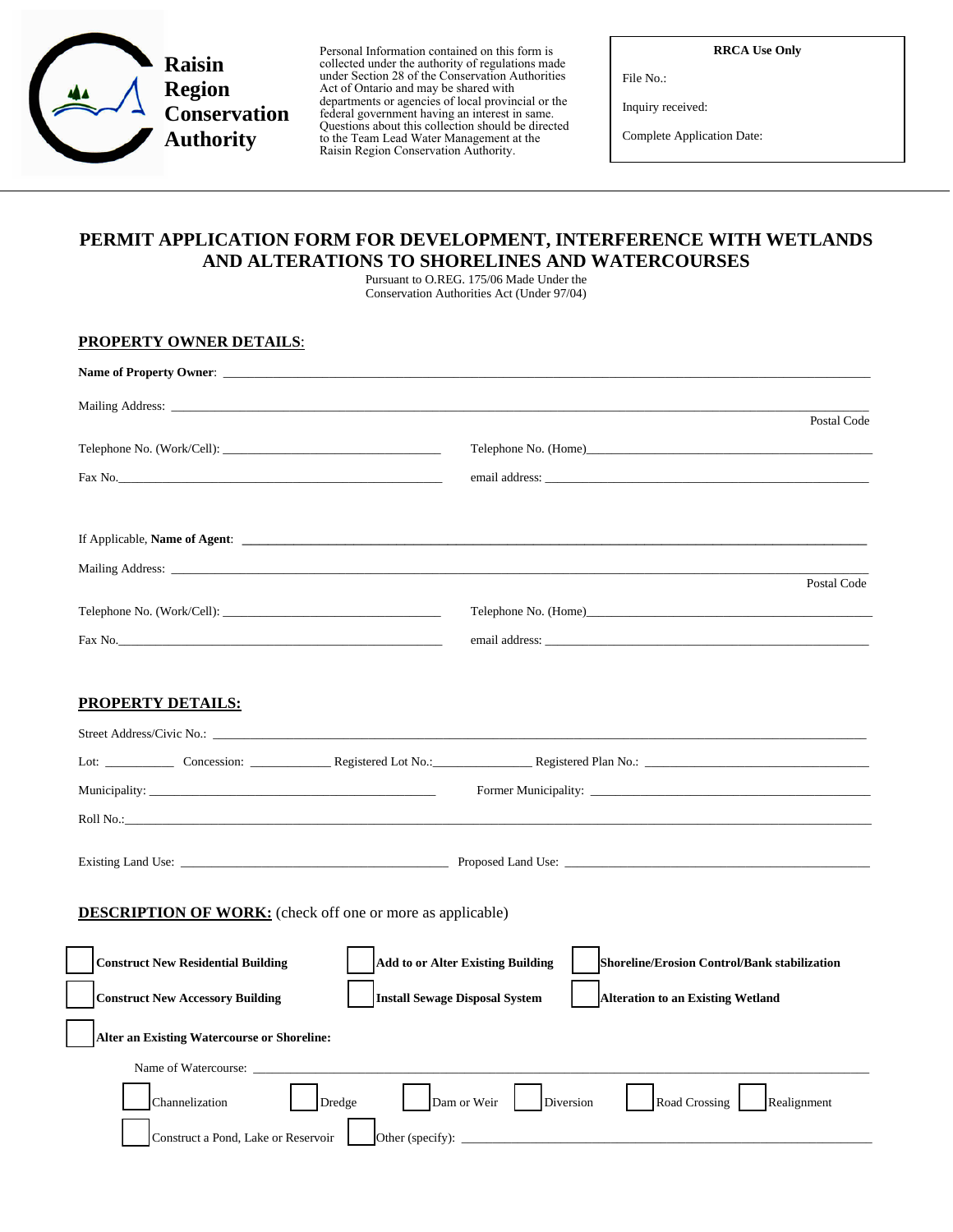|                                                           | <b>Place or Remove Fill Material:</b>                                                                                                                                                                                                                            |  |  |  |  |  |
|-----------------------------------------------------------|------------------------------------------------------------------------------------------------------------------------------------------------------------------------------------------------------------------------------------------------------------------|--|--|--|--|--|
|                                                           | Type of Fill Material:<br>the control of the control of the control of the control of the control of the control of                                                                                                                                              |  |  |  |  |  |
|                                                           | Quantity of Fill:                                                                                                                                                                                                                                                |  |  |  |  |  |
| <b>Description, Purpose and Details of Proposed Work:</b> |                                                                                                                                                                                                                                                                  |  |  |  |  |  |
|                                                           |                                                                                                                                                                                                                                                                  |  |  |  |  |  |
|                                                           |                                                                                                                                                                                                                                                                  |  |  |  |  |  |
|                                                           |                                                                                                                                                                                                                                                                  |  |  |  |  |  |
|                                                           |                                                                                                                                                                                                                                                                  |  |  |  |  |  |
|                                                           |                                                                                                                                                                                                                                                                  |  |  |  |  |  |
|                                                           |                                                                                                                                                                                                                                                                  |  |  |  |  |  |
|                                                           | Y<br>M<br>M<br>Y<br>D<br>D                                                                                                                                                                                                                                       |  |  |  |  |  |
|                                                           | <b>ADDITIONAL INFORMATION:</b>                                                                                                                                                                                                                                   |  |  |  |  |  |
| Application, etc)?                                        | <b>PLANNING APPLICATIONS:</b> Does this application apply to a planning application (Minor Variances, Severance, Zoning Amendment, Subdivision<br>Yes                                                                                                            |  |  |  |  |  |
|                                                           | PREVIOUS PERMIT APPLICATION: Has a previous application from the Raisin Region Conservation Authority been processed for the subject property?<br>No<br>Yes                                                                                                      |  |  |  |  |  |
|                                                           | PLEASE PROVIDE ONE COPY OF THE FOLLOWING:                                                                                                                                                                                                                        |  |  |  |  |  |
|                                                           | Location Plan showing property, major roads, access roads, landmarks, etc.                                                                                                                                                                                       |  |  |  |  |  |
|                                                           | Site Plan (use plan of survey if available) showing location of work on the subject property and other important<br>features such as drainage swales, ditches, watercourses, septic systems, wells, etc.                                                         |  |  |  |  |  |
|                                                           | Legible drawings of the proposed work showing dimensions, cross-sections, building envelopes, setbacks, materials,<br>geodetic elevations, etc. For example, grades should include pre and post elevations, top of foundation, basement<br>floor elevation, etc. |  |  |  |  |  |
|                                                           | Detailed professional drawings such as grading and survey plans from a professional engineer and/or Ontario Land<br>Surveyor may be required for dwellings, structures and/or fill within the floodplain.                                                        |  |  |  |  |  |
|                                                           | Photographs of the work site if available                                                                                                                                                                                                                        |  |  |  |  |  |

**\*Insufficient information will delay the processing of your application and shall deem your application incomplete.**